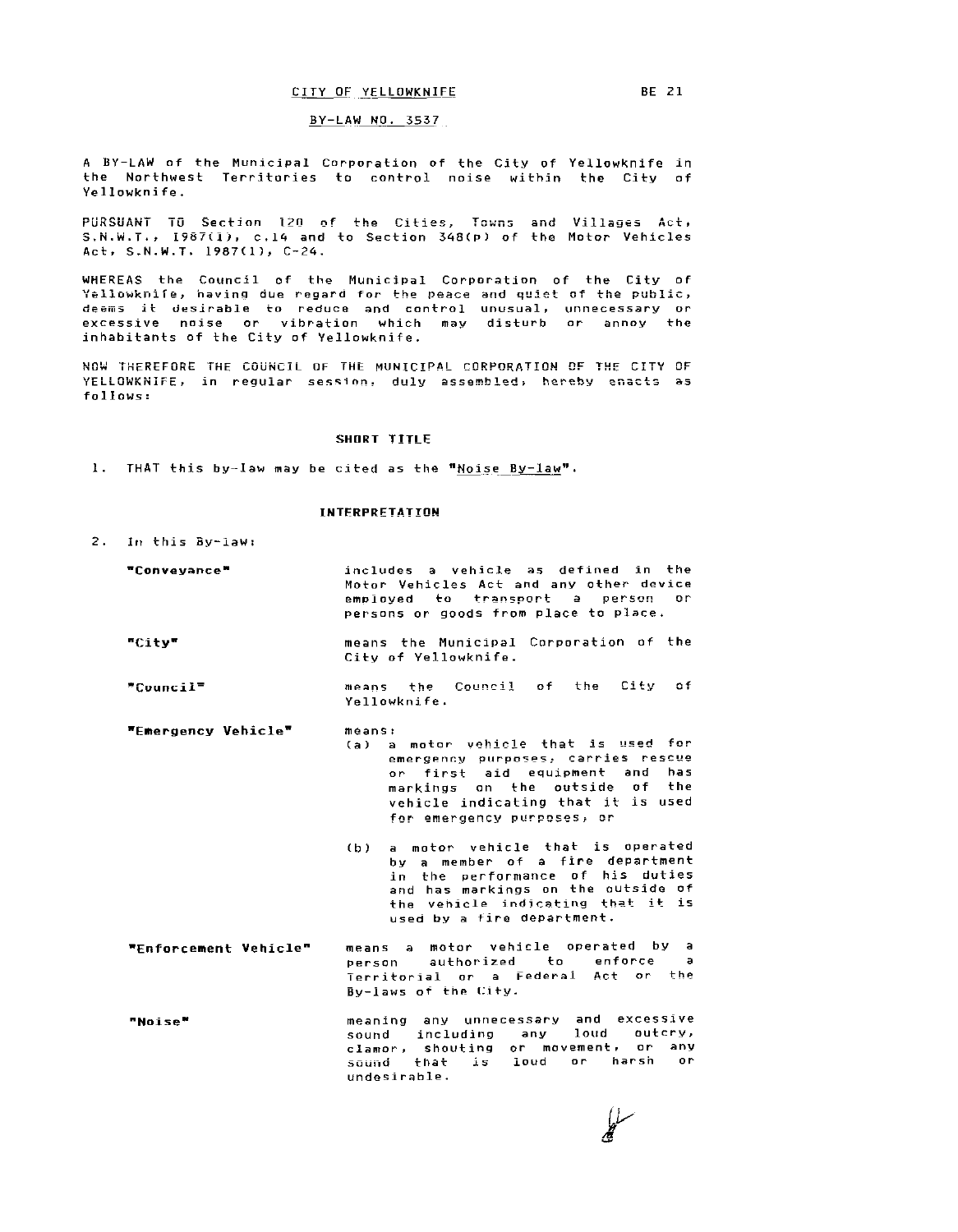- •officer• ""Person= means a person who is appointed in accordance with the Cities, Towns and Villages Act as a By-law Officer to enforce the By-laws of the City of Yellowknife and any Peace Officer who is entitled by law to enforce the By-laws of the City cf Yellowknife. includes any company, corporation, owner, partnership, firm, association, society or party.
- "Property" means real property and includes land, other than a highway, together with all improvements which have been so affixed to the land as to make them *in* fact and in law a part thereof.
- "Quiet Time" means the time from 23:00 hours to 07:00 hours (11:00 p.m. to 7 a.m.)
- •quiet Zone"' means that area defined as Lot Block 162 nn which Stanton Yellowknife Hospital is located.

"'Senior Ad•inistrative Officer"' means the Senior Adminstrative Officer of the City appointed pursuant to Section 44 of the Cities, Towns and Villages Act.

3. Save as herein otherwise provided, the terms and expressions used in this By-law shall have the same meaning as in the Interprelation Act, the Cities, Towns and Villages Act and the Motor Vehicles Act respectively.

## GENERAL PROHIBITIONS

- 4. (a) No Person shall make or cause, or permit to be made or caused, any noise in or on a public or private place which disturbs or tends to disturb the quiet, peace, rest, enjoyment, comfort, or convenience of any person or persons during the Citv:s Quiet Time.
	- (b) No Person shall play or operate any radio, stereophonic equipment or other instrument or any apparatus for the production or amplification of sound either in or on private premises or in any public place in such a manner as to disturb the quiet, peace, rest, enjoyment, comfort or convenience of anv person or persons during the City's Quiet Time.
	- (c) Nu Person shall operate a motor vehicle, motorcycle, or uther· conveyance which disturbs the quiet, peace, rest, enjoyment, comfort or convenience of the person or persons in the vicinity during the City's Quiet Time.
	- (d) No Person shall emit, cause, or permit the emission of any Noise as described in this By-law which disturbs the quiet, peace. rest, enjoyment, comfort or convenience of individuals located in the City's Quiet Zone at any time of the day or night.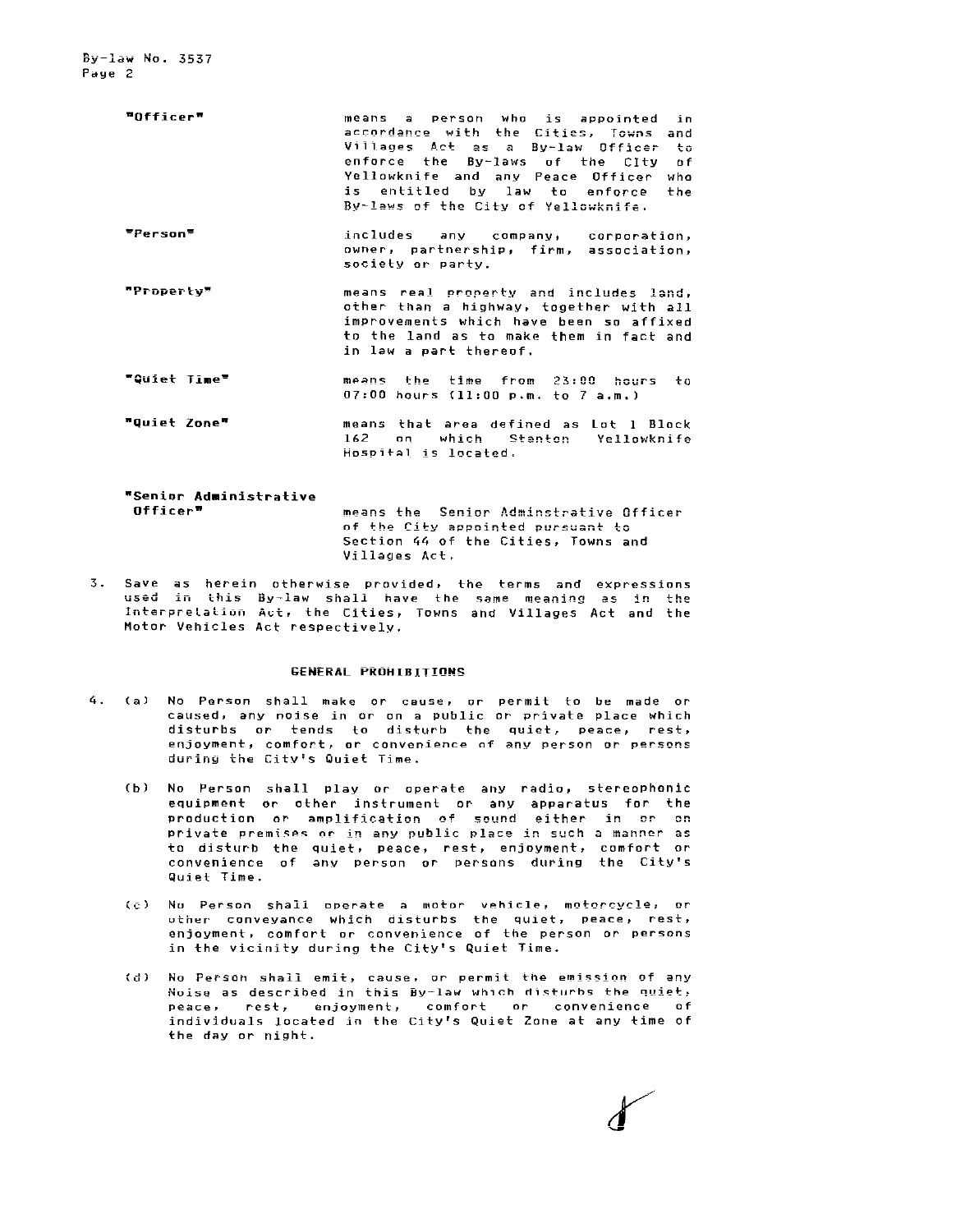By-law No. 3537 Page 3

- 5. Section 4 of this By-law does not apply to:
	- (a) a Person operating emergency or enforcement vehicles engaged in the lawful execution of their duty or to any person operating equipment on behalf of the City whilst engaged in conducting emergency utility repairs or routine snow removal and street cleaning. or to
	- (b) a person authorized in writing by the senior Adminstrative Officer of the City.

## **PENALTIES**

- 6. Any person violating any provision of this By-law is guilty of an offence and is liable upon Summary Conviction to a fine not exceeding:
	- (a) Two thousand (\$2,000.00) dollars for an individual;
	- (b) Ten thousand (\$10,000.00) dollars for a corporation; or
	- (c) imprisonment for a period not exceeding six months, in default of payment of a fine.
- 7. Pursuant to Section 6 of this By-law, an Officer may issue a Summary Offence Ticket Information in the form prescribed by the Summary Conviction Procedures Act, and Regulations, to any person who violates any provision of this By-law and such Person may, in lieu of prosecution, pay the Citv a voluntarv penalty of:
	- (a) Seventy five (\$75.00) dollars for an individual; and
	- (b) One hundred and fifty (\$150.00) dollars for a corporation; prior to the court date specified on the ticket.

#### REPEAL

8. By-law No. 2813, as amended, is hereby repealed.

#### EFFECT

9. This By-law shall come into effect upon receiving Third Reading and otherwise meets the requirements of Section 58 of the Cities, Towns and Villages Act.

READ a First Time this  $2^q$  day of  $\lambda\alpha$ •

<u>G. McMahon</u>

Mayor

Qualas 1 dagou